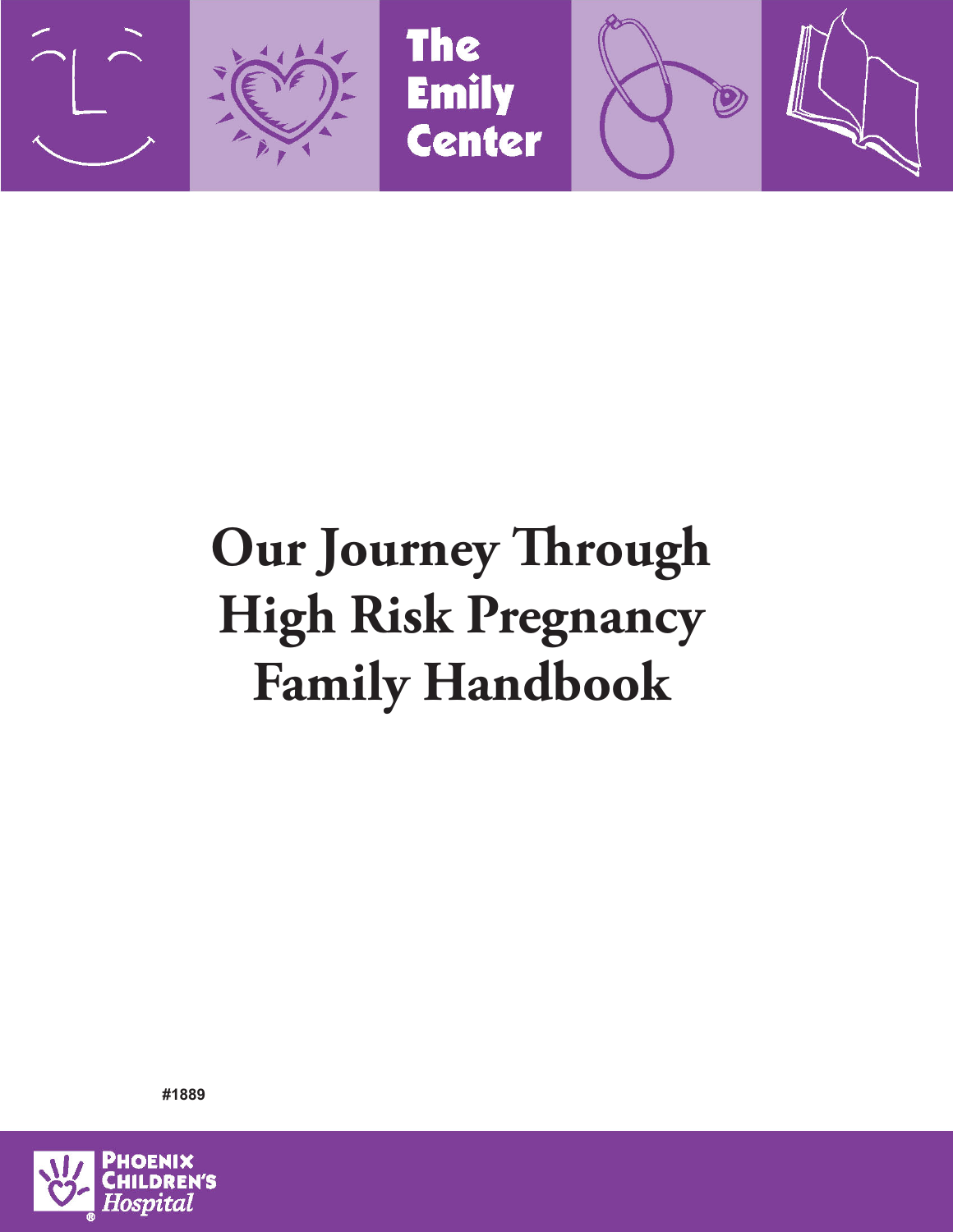

You have been referred to Phoenix Children's Hospital. Our team recognizes the importance of your health and the health of your baby. When there is a concern for you or your baby, you want an expert team ready to provide the very best care for your child. Navigating your pregnancy and the care of your baby in the prenatal period can be challenging. To help you, the team at Phoenix Children's Hospital offers fetal care coordinators to help prepare you

for your baby and offer a seamless transition of care after your baby is born. We are here to support you in whatever resources you and your baby will need. This journey board is a tool to help guide you in the process.

During your pregnancy, our team will have several conversations with you to get you ready for the delivery of your baby. To be sure we were clear in the way we shared information with you, we will ask you to teach back important information to us as we share it with you. Here's a list of the topics we will talk with you about over the next several months as you prepare to deliver your baby. These points follow right along with the Our Journey with High Risk Pregnancy Journey Board.

# **Check the box next to each item when completed:**

 Tell your nurse or doctor how you will use the Our Journey Through High Risk Pregnancy Journey Board.

I can tell you about concerns raised at my **Ultrasound or Obstetrician** appointment

#### **Check the box next to each item when completed:**

Tell your nurse or doctor about concerns raised at your Ultrasound or Obstetrician appointment.

I can tell you what medical tests I am getting and what they are for

# **Check the box next to each item when completed:**

 $\Box$  Tell your nurse or doctor what testing may occur during a high risk pregnancy and what the tests are for.

- Tell your nurse or doctor what a fetal echo is, what it is for, and how to prepare for it.
- $\Box$  Tell your nurse or doctor what a fetal MRI is, what it is for, and how to prepare for it.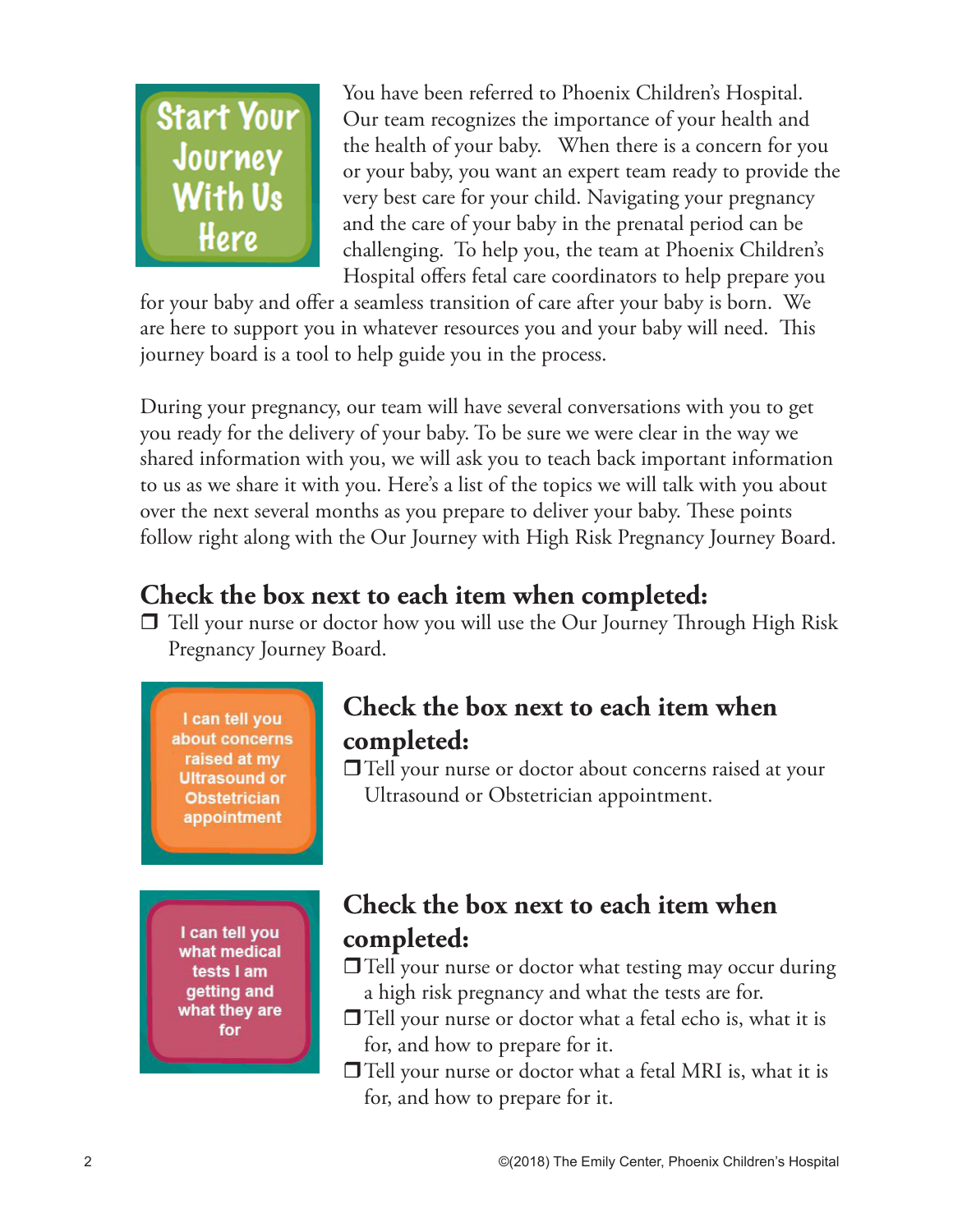I can tell you about my baby's diagnosis

> I can tell you what worries me most about my baby's condition

### **Check the box next to each item when completed:**

- □ Tell your nurse or doctor about your child's diagnosis and how it will affect your baby.
- $\Box$  Tell your nurse or doctor what the medical terms mean to you.

# **Check the box next to each item when completed:**

- □ Tell you nurse or doctor what you are worried or concerned about.
- $\Box$  Tell your nurse or doctor how this condition is impacting your family (siblings, marriage, extended family).
- $\Box$  Tell your nurse or doctor how this condition changes how your family lives, and how you can cope with that.
- $\Box$  Tell your nurse or doctor how you are taking care of yourself, so you can best care for your baby.
- $\Box$  Tell your nurse or doctor about resources that are available to help take care of yourself and your family during this time.

I can tell you how I will contact the **Fetal Nurse Coordinators** 

### **Check the box next to each item when completed:**

- $\Box$  If your baby has a heart concern, tell your nurse or doctor how you can contact the Fetal Nurse Coordinators.
- $\Box$  If your baby has any other health concerns, tell your nurse or doctor how you can contact the Arizona Fetal Care Network Coordinator.
- $\Box$  Tell your nurse or doctor where you have the number for your Fetal Nurse Coordinator in your phone or contact information.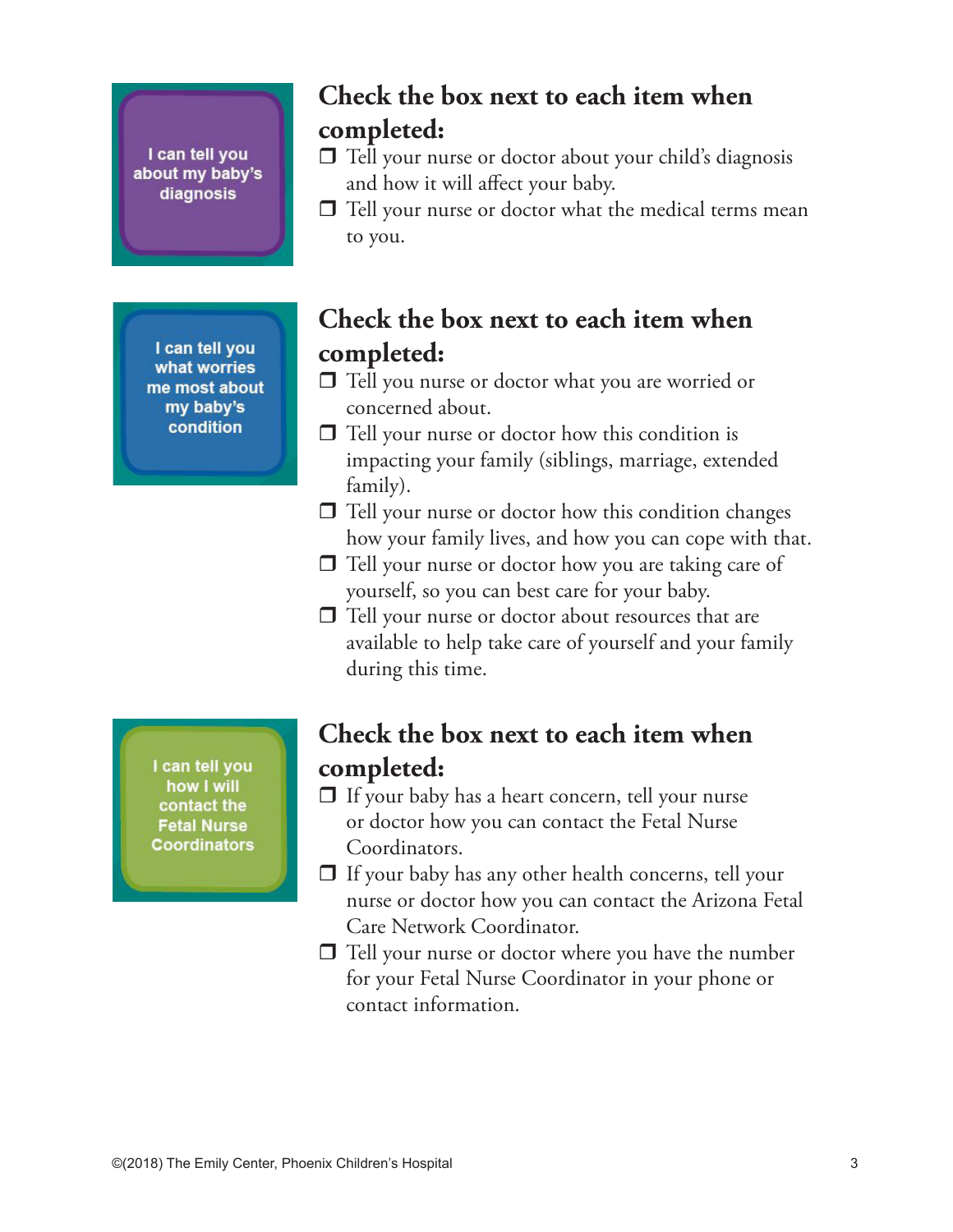I can tell you about the teams available before I deliver

# **Check the box next to each item when completed:**

 $\Box$  Tell your nurse or doctor the names and phone numbers of the teams caring for you before you deliver your baby.

I can tell you how I will get ready for the delivery of my baby

# **Check the box next to each item when completed:**

- $\Box$  Tell your nurse or doctor the name and phone number of the doctor who will deliver your baby (Obstetrician).
- $\Box$  Tell your nurse or doctor the name and phone number of your Maternal Fetal Medicine Doctor or High Risk Obstetrician.
- $\Box$  Tell your nurse or doctor the names and phone numbers of the specialists for your baby.
- $\Box$  Tell your nurse or doctor the name and phone number of your Neonatology group.
- $\Box$  Tell your nurse or doctor what you will do to get ready to deliver your baby.

I can tell you about community **resources** available for me and my baby

I can tell you who I will contact when I go into labor

### **Check the box next to each item when completed:**

- $\Box$  Tell your nurse or doctor about resources available to help you.
- $\Box$  Tell your nurse or doctor about The Emily Center Family Health Library and how to contact the nurses there.

# **Check the box next to each item when completed:**

 Tell your nurse or doctor who you will call when you go into labor.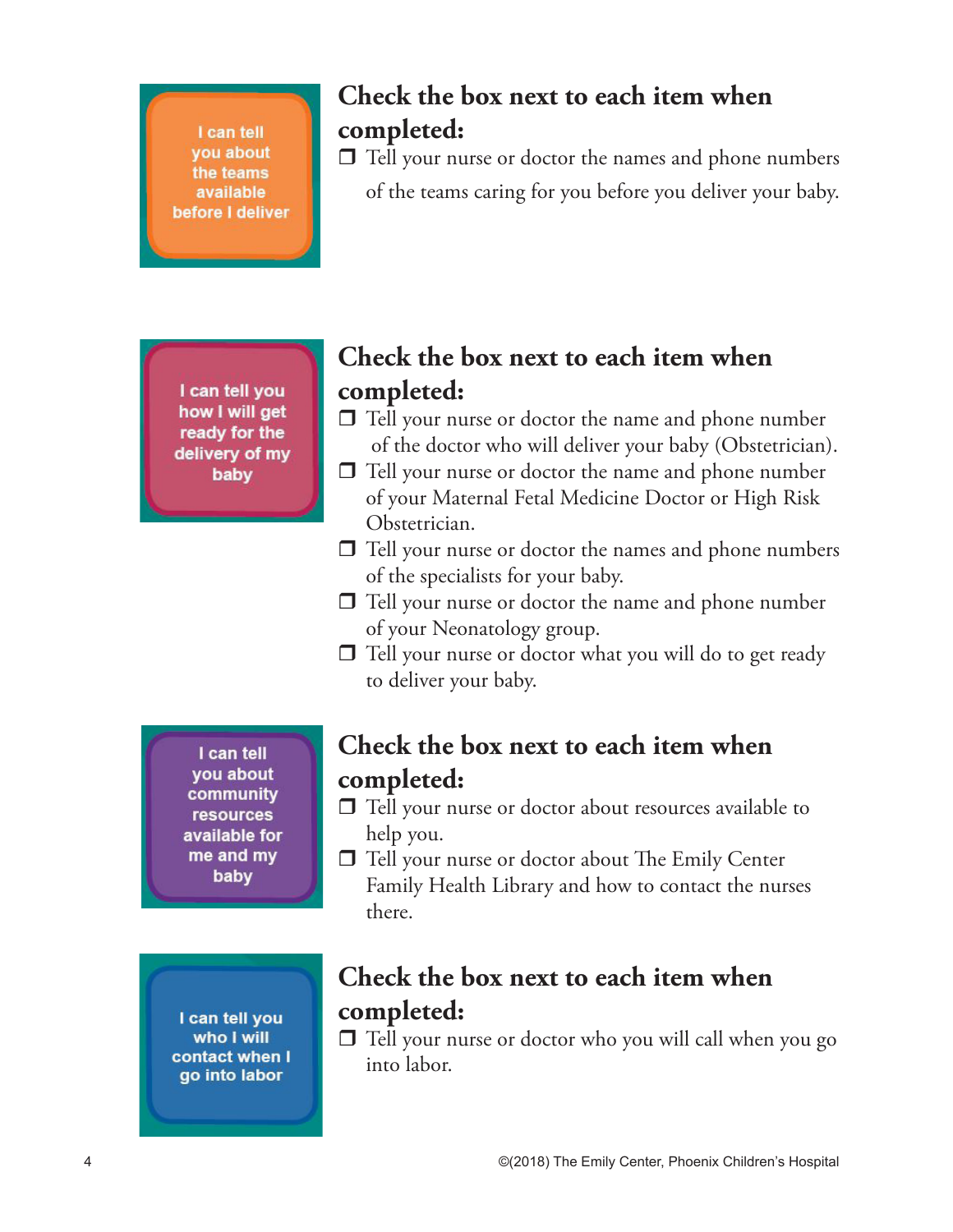I can tell you about the teams available to care for my baby following birth

# **Check the box next to each item when completed:**

- Tell your nurse or doctor about the doctors who will care for your baby after your baby is born.
- Tell your nurse or doctor about other members of the health care team who will care for your baby.
- $\Box$  Tell your nurse or doctor the name and phone number of the pediatrician that will take care of your baby after your delivery.

I can tell you about the plan of care for my baby

# **Check the box next to each item when completed:**

 $\Box$  Tell your nurse or doctor about the plan of care for your baby while he or she is in the hospital.

**Best Care** for Baby!

Thank you for allowing us to go on this journey with you.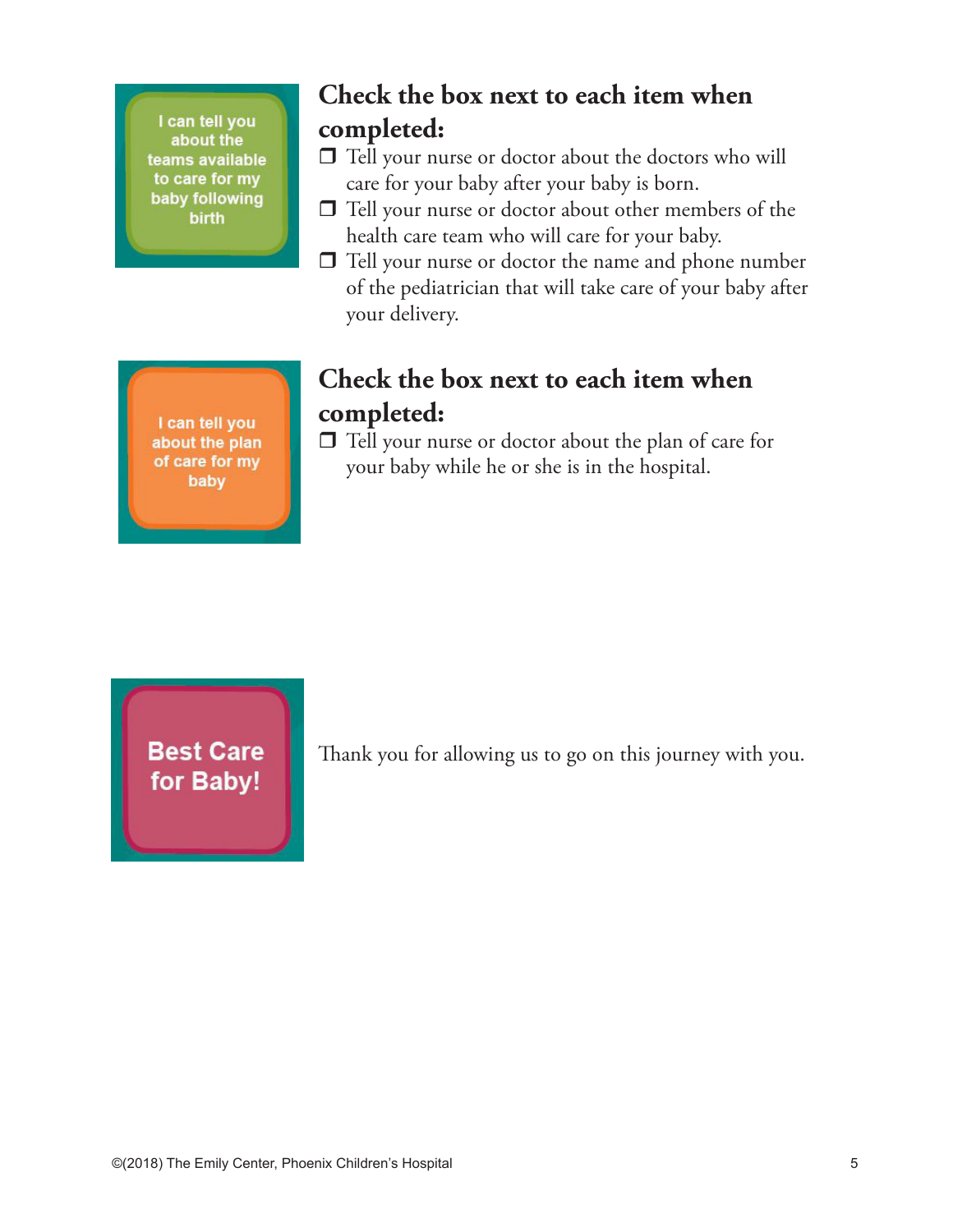

If you have any questions or concerns,  $\Box$  call your doctor or  $\Box$  call  $\_\_$ 

If you want to know more about child health and illness, visit our library at The Emily Center at Phoenix Children's Hospital 1919 East Thomas Road Phoenix, AZ 85016 602-933-1400 866-933-6459 www.phoenixchildrens.org www.theemilycenter.org Facebook: facebook.com/theemilycenter Twitter: @emilycenter

Disclaimer

The information provided at this site is intended to be general information, and is provided for educational purposes only. It is not intended to take the place of examination, treatment, or consultation with a physician. Phoenix Children's Hospital urges you to contact your physician with any questions you may have about a medical condition.

> April 17, 2018 • In Family Review #1889 • Written by Jessica Felts, RN, MSN-Ed. CPN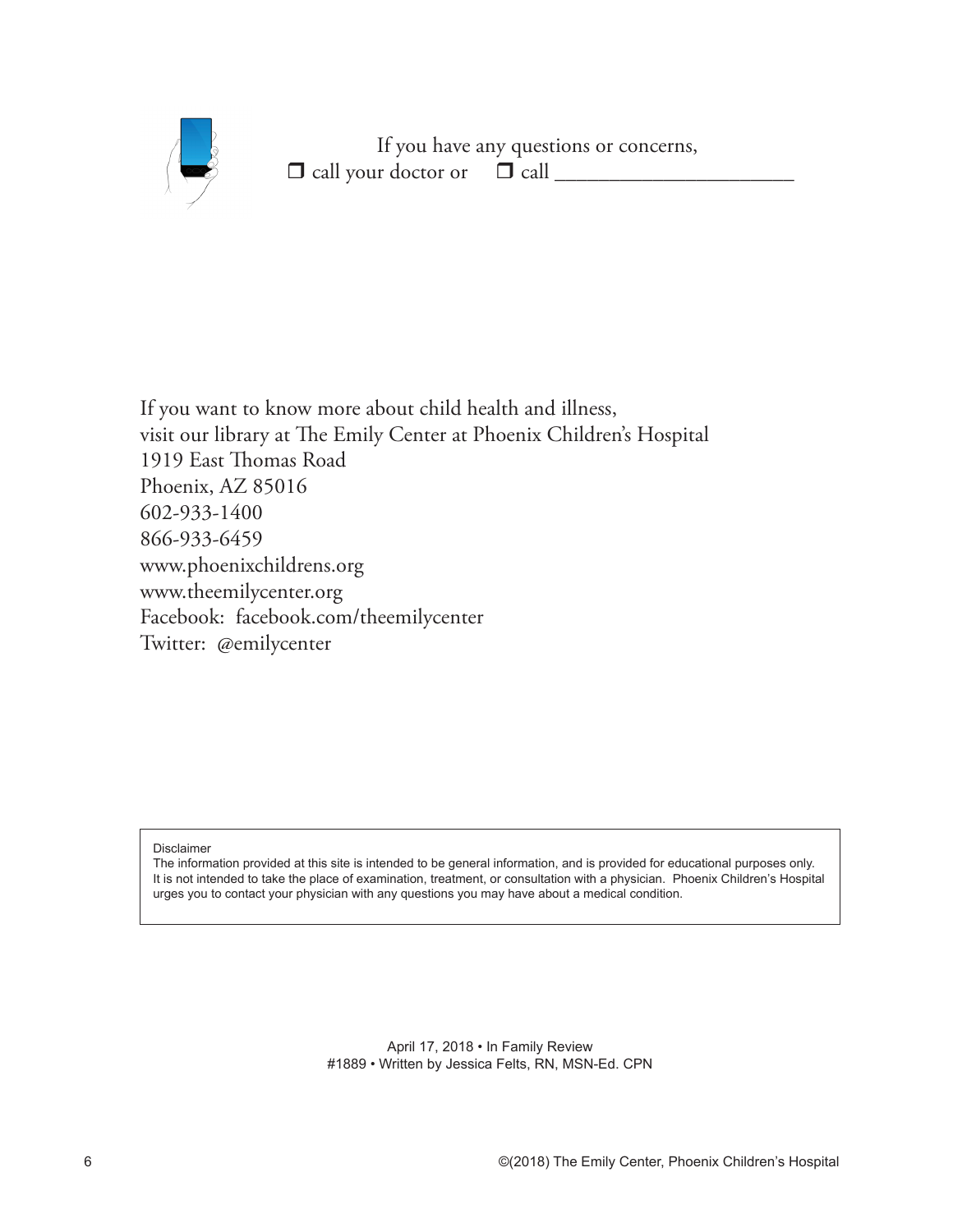

# **Our Journey with High Risk Pregnancy Family Handbook**

Name of Health Care Provider: Date returned:  $\Box$  db

# Family Review of Handout

Health care providers: Please teach families with this handout. Families: Please let us know what you think of this handout.

| Would you say this handout is hard to read?                                       | J Yes      | <b>No</b> |
|-----------------------------------------------------------------------------------|------------|-----------|
| easy to read?                                                                     | $\Box$ Yes | No        |
| Please circle the parts of the handout that were hard to understand.              |            |           |
| Would you say this handout is interesting to read?                                | Yes        | No.       |
| Why or why not?                                                                   |            |           |
|                                                                                   |            |           |
| Would you do anything differently after reading<br>this handout?<br>If yes, what? | Yes<br>ı   | <b>No</b> |
| After reading this handout, do you have any<br>questions about the subject?       | Yes        | No        |

If yes, what?

#1889